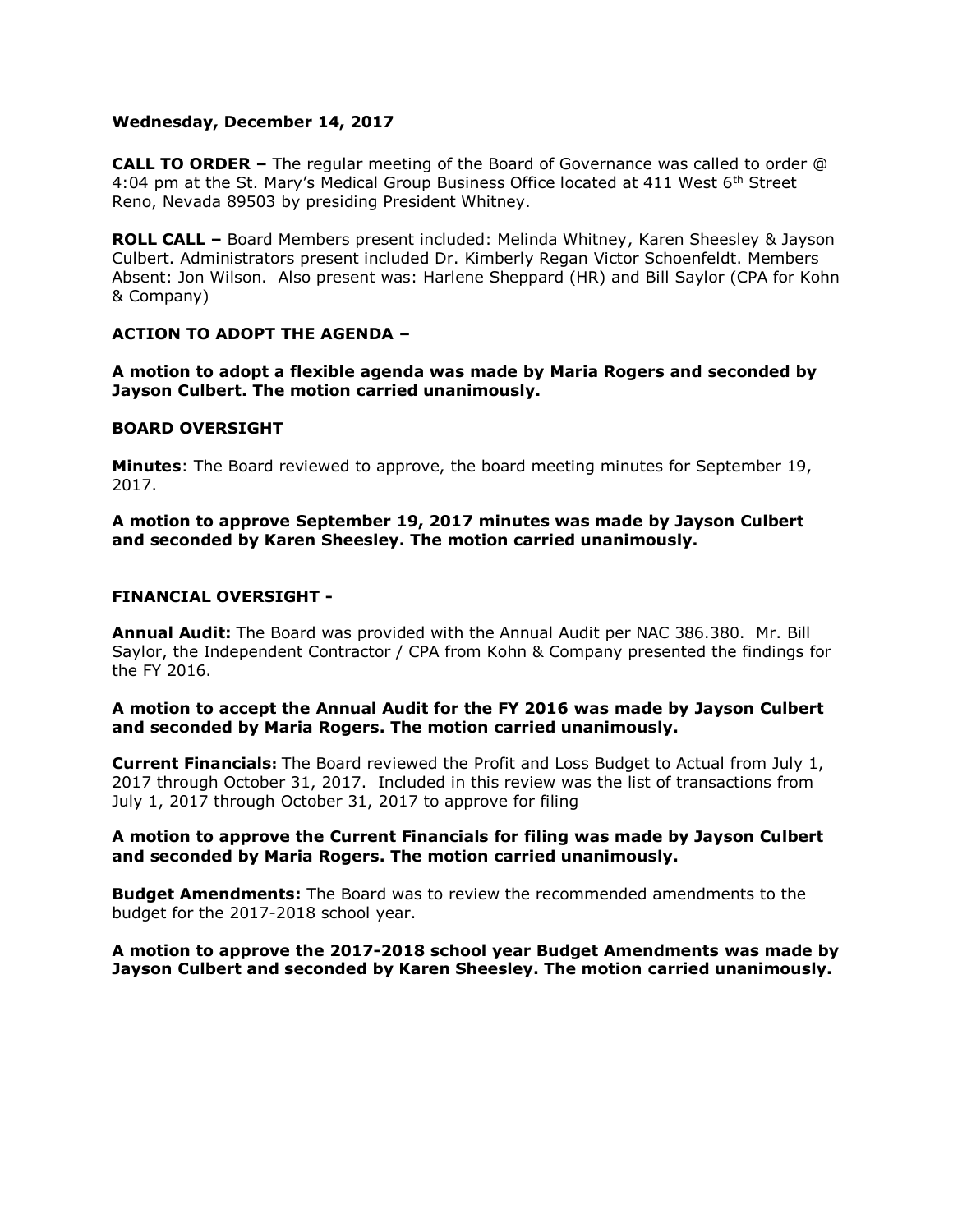# **BOARD OVERSIGHT –**

**Personnel: Administrator Evaluations:** The Board of Governance was presented with the annual evaluations of administrators Dr. Kimberly Regan and Victor Schoenfeldt per NRS 391.312(2) for the 2016-2017 school year. The Board reviewed and finalized their evaluations of both administrators and determined a "satisfactory" rating for Dr. Kimberly Regan and Victor Schoenfeldt.

## **A motion to evaluate administrators Dr. Kimberly Regan and Victor Schoenfeldt as "satisfactory" was made by Maria Rogers and seconded by Karen Sheesley. The motion carried unanimously.**

**Personnel: Administrator Salaries:** The Board reviewed and discussed to increase the salaries of both administrators Dr. Kimberly Regan and Victor Schoenfeldt given the increase in scope and sequence of the work related to the new site and the increase of students. The Board was presented with the 2017-2018 WCSD Administrative Salary Schedule, based on a 214-day calendar. The Board was asked that both administrators, Dr. Kimberly Regan and Victor Schoenfeldt, be placed on the 2017-2018 WCSD Salary Schedule according to the related steps. The board directed administrators that SNACS was considered a Range 45 and administrators will be placed on a SNACS modified step using the WCSD Salary Schedule as a basis for developing amounts for years 12-25 since the WCSD has increments at years 11 and 15 respectively. Therefore a 1% increase in the annual schedule will be calculated to formulate salary amounts based on number of years in service.

#### **A motion to approve the related salary increase of administrators Dr. Kimberly Regan and Victor Schoenfeldt, according to the 2017-2018 WCSD Salary Schedule, was made by Maria Rogers and seconded by Karen Sheesley. The motion carried unanimously.**

**Personnel: Custodial:** The Board reviewed and discussed a salary increase for Elias Cconas, who provides custodial services, given the increase in scope and sequence for the work related to new facilities and the increase of students.

**A motion to table the related salary increase of Elias CConas for custodial services was made by Karen Sheesley and seconded by Maria Rogers. The motion carried Unanimously.** 

# **CONTRACT OVERSIGHT –**

**Portables Lease/Purchase:** The Board reviewed the option to purchase the three portable classrooms instead of leasing due to the same lease cost and ownership within three years.

#### **A motion to table the purchase of the three portable classrooms was made by Jayson Culbert and seconded by Jon Wilson. The motion carries unanimously.**

**Additional Land/Space:** The Board reviewed the option of purchasing the additional 200' of street access located at 5600 Fox Avenue for \$8,000 from the University of Nevada Reno.

**A motion to table the additional land/space was made by Jayson Culbert and seconded by Karen Sheesley. The motion carried unanimously.**